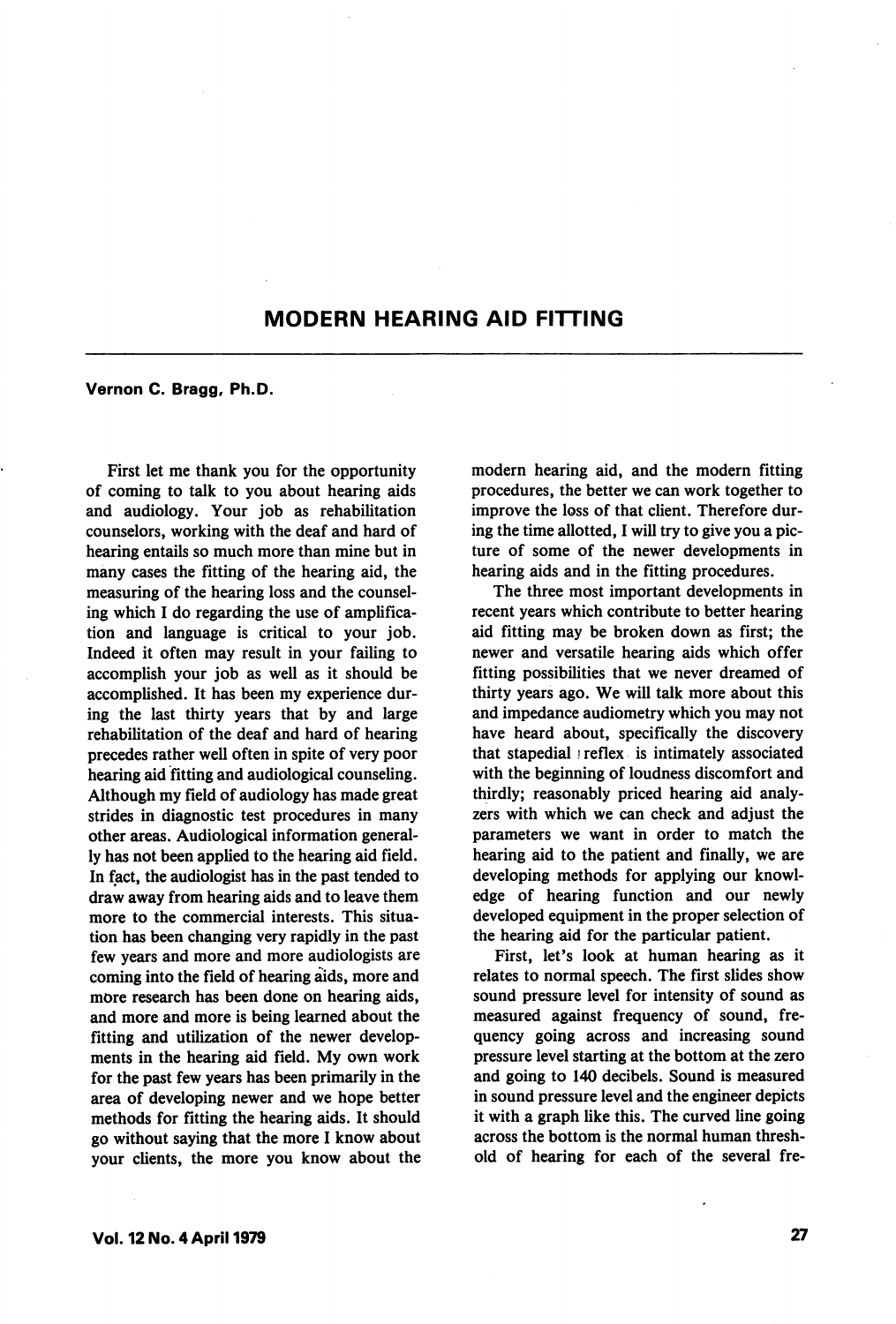quencies shown. Starting at the left side, we show 250 cycles going on over to 4000 cycles, the higher tone. The lower tones around 500 to 1000 cycles are most important for hearing and understanding of vowel sounds. From 1000 up ward, mostly 1000 to 2000 cycles; these are your consonant sounds. The vowel sounds in the English language carry primarily the melody and the sensation of loudness while the consonant sounds carry approximately 95% of the meaning of speech; so the consonant sound is extremely important for understanding speech. The line which you see at approximate ly 95 decibels depicts what we call the loudness discomfort level for the normal ear. These data have been developed through measuring the reflex , contraction of the tiny muscle which is connected to the third of the little middle ear bones, the stapes or stirrup bones. This small muscle contracts automatically whenever a loud sound reaches the ear, apparently, in order to tighten up this system and protect the inner ear from damage. The level at which this con traction occurs, is measured by the impedance meter which we find in all audiological clinics and laboratories. In fact, the measurement is a part of almost all audiological evaluations. We call this the loudness discomfort level because McCandless and his research group at the University of Utah Medical Center have shown that the stapedial research threshold is very, very close to the beginning of discomfort in both the normal ear and the ear with a sensorineural type of hearing loss. A dotted line cross ing the graph at about 60 decibels is marked speech. This shows the intensity levels of the various frequency ranges within normal speech. That is, if I am talking to you now at a normal level, the lower frequencies, the vowel sounds will be reaching you at approximately 60 to 62 decibels while a higher frequency will drop down 15 to 20 decibels lower than that; the consonant sounds not being as strong as the vowels. There should be one further line on the graph up at approximately 135 decibels right up close to the top. This level may be described as the danger level. At approximate ly 135 decibels, sound pressure level, we reach a point where the pressure is so intense that it may cause physical damage to the ear. Even

an extremely brief exposure as low as 90 decibels may cause hearing loss after years of exposure but at 135 decibels there is danger of immediate damage. These levels are reflected in the Occupational Safety and Hazards Act which limits a worker's allowable noise exposure to 8 hours a day at 90 decibels and will not allow for any exposure at all at 135 decibels unless the worker is wearing earplugs or earmuffs. Therefore under no circumstances should a hearing aid deliver more than 135 decibels sound pressure level to an ear for fear of sustaining organic damage. It is an unfor tunate fact of life that the threshold of hearing may shift upward to any degree without con comitant shift in the loudness discomfort level for the danger level for noise exposure. In fact, it is quite common to see a patient who has sus tained a very severe hearing loss but who becomes uncomfortable even at lower voice levels than the normal ear. This of course, results in a very narrow range of loudness over which he can receive comfortable listening. It has been estimated that 80 to 95% of the hearing aids which have been bought and then relegated to a dresser drawer, not used, have been rejected because they allowed the sound to become uncomfortably loud. It's most distressing to try to listen and understand speech when each vowel sound is pronounced too loudly and every time a door is slammed, one jumps, and everytime a plate is put on a table, it causes a clashing sound. We also have some indication that when we reach this level of discomfort, sounds become distorted so it's impossible or extremely difficult to understand speech when the louder portions of speech are reaching an uncomfortable level which cause the stapedial reflex to come into action.

All of these things must be considered in fit ting a hearing aid and measures must be care fully made to assure that we give the best possible reproduction of sound through our mechanical devices that we can. With this knowledge, we can set certain limits on our hearing aid. First, we know that since normal speech is the signal that we most desire to hear, we want the hearing aid to raise this signal to somewhere within the usable range; that is somewhere between the patient's threshold of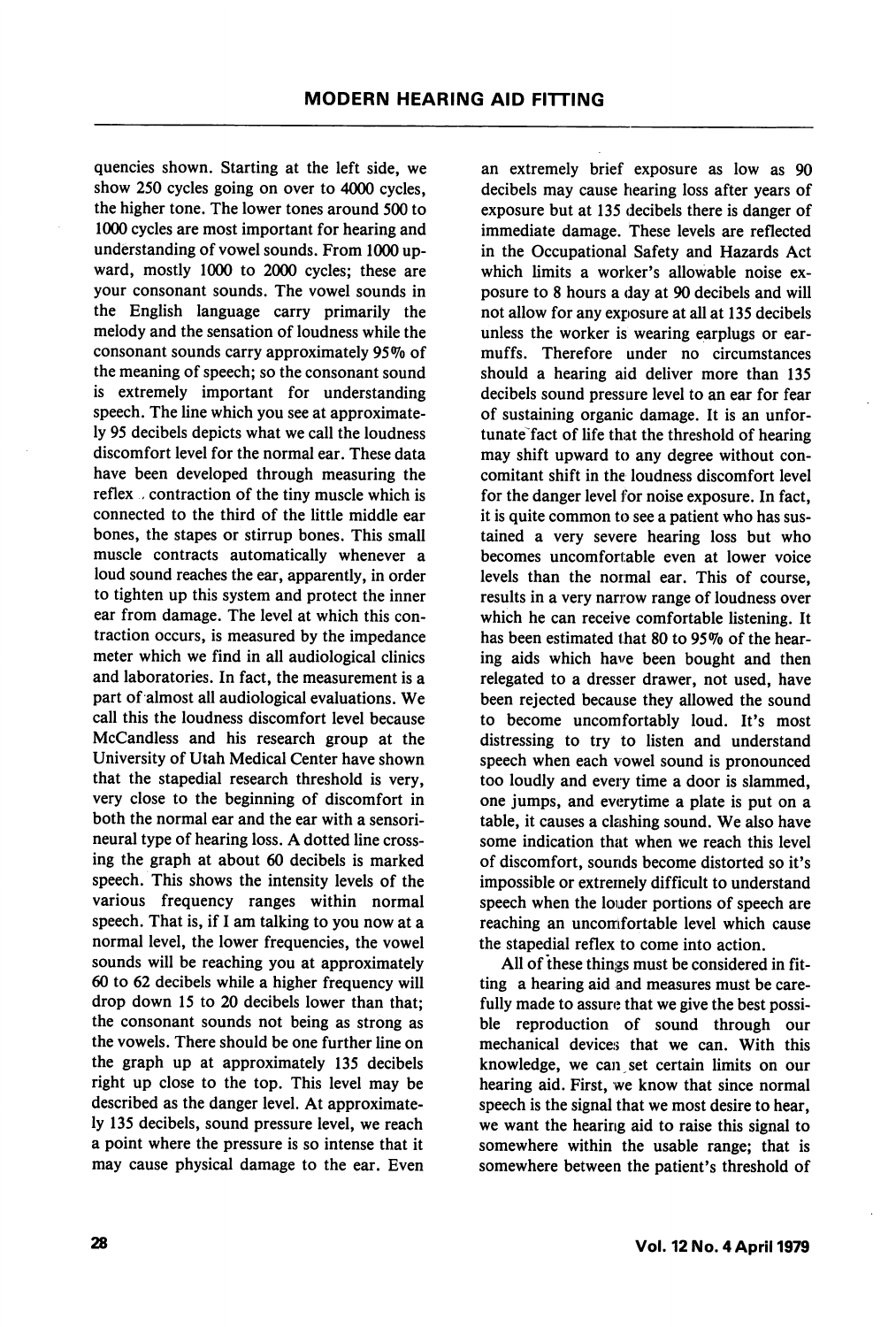hearing and his threshold of discomfort or loudness discomfort level as we have measured it. We feel intuitively and with some assurance from looking at the normal relationships be tween thresholds, normal speech and loudness discomfort level, that the patient with a hear ing loss should also hear normal at approxi mately halfway between his threshold of hear ing and his threshold of discomfort. This gives us a goal to aim for in a decision as to how much gain or amplification the hearing aid should give us. Of course, we have discussed the various frequencies involved in listening to speech, then we will have come as close as possible to reaching the ideal hearing aid fit ting as we see it today.

Now let me talk for a while about my own procedure for fitting hearing aids which I have developed over a number of years. This in volves an instrument which I call the Bragg SPL Converter and which you saw a part of on slide #2. Unfortunately, the audiometer with which we measure hearing, is not cali brated in terms of normal hearing to hearing level, while the hearing aid is calibrated in sound pressure level. It's therefore necessary in order to envision and measure the requirements of amplification that we convert one set of findings so that they correspond to the other. So we have developed a simple conver ter which does this job. Let us go back to the slide which shows the normal threshold of dis comfort for hearing as it relates to normal speech and a normal threshold of discomfort or loudness discomfort level. This as I said is part of the SPL Converter. And we point out again that the normal relationship is with average speech falling somewhere near halfway between the threshold of hearing and the threshold of discomfort or loudness discom fort level. Now let us look at the next slide which shows audiometric data with the audiogram lines bent in order that we may superimpose them over the pressure data chart which we just showed in such a way that it will convert the recorded data into sound pressure level, that is, we have only to record the pa tient's threshold and his stapedial reflect thresholds and swing the data over to the other graph where we can read them in sound pres sure level and see them in relations to normal speech, normal threshold, and normal stape dial reflexes. Once we have done this, we have a picture then of the patient's hearing in rela tions to normal hearing and we can measure at each frequency to determine how many deci bels of amplification are required to bring that portion of speech up to the desired listening level or to one half the distance between the patient's threshold of hearing and his threshold of stapedial reflex. At the same time, we have recorded his stapedial reflex in sound pressure level and we are able to adjust or select a hearing aid which will not exceed that level under any circumstances. It is at this point that the modern hearing aid analyzer becomes important. The hearing aid analyzer is an instrument which can now be afforded by any audiology clinic and which measures the parameters of performance for a hearing aid. The hearing aid is simply inserted into the hearing aid test box and adjusted for the desired performance. The test box allows the various test zones to be presented at whatever level is desired and it reads out the number of decibels of output of the hearing aid. Thus we can adjust the hearing aid so that it gives us the desired gain at each of the test frequencies and at the same time we can adjust the limit on it so that it does not exceed the patient's loudness discomfort level. The converter also provides a graphic representation of the relationships among speech and the hearing factors and help in explaining to the patient or the family about the need for amplification and the limitations of a hearing aid in the patient's particular case. One further advantage we have found in using the SPL Converter, is in checking the efficien cy of the hearing aid and the correctness of its fitting. Since the converter gives us the desired amplification at each frequency, it is a simple matter to subtract that much amplification from the patient's hearing loss at that frequen cy to determine what his aided threshold should be for each test tone. We then place the patient in front of the loudspeaker with his hearing aid on and carry out an aided sound field test for the various test frequencies. In this way we can determine if the hearing aid is performing in the ear as it was expected to do.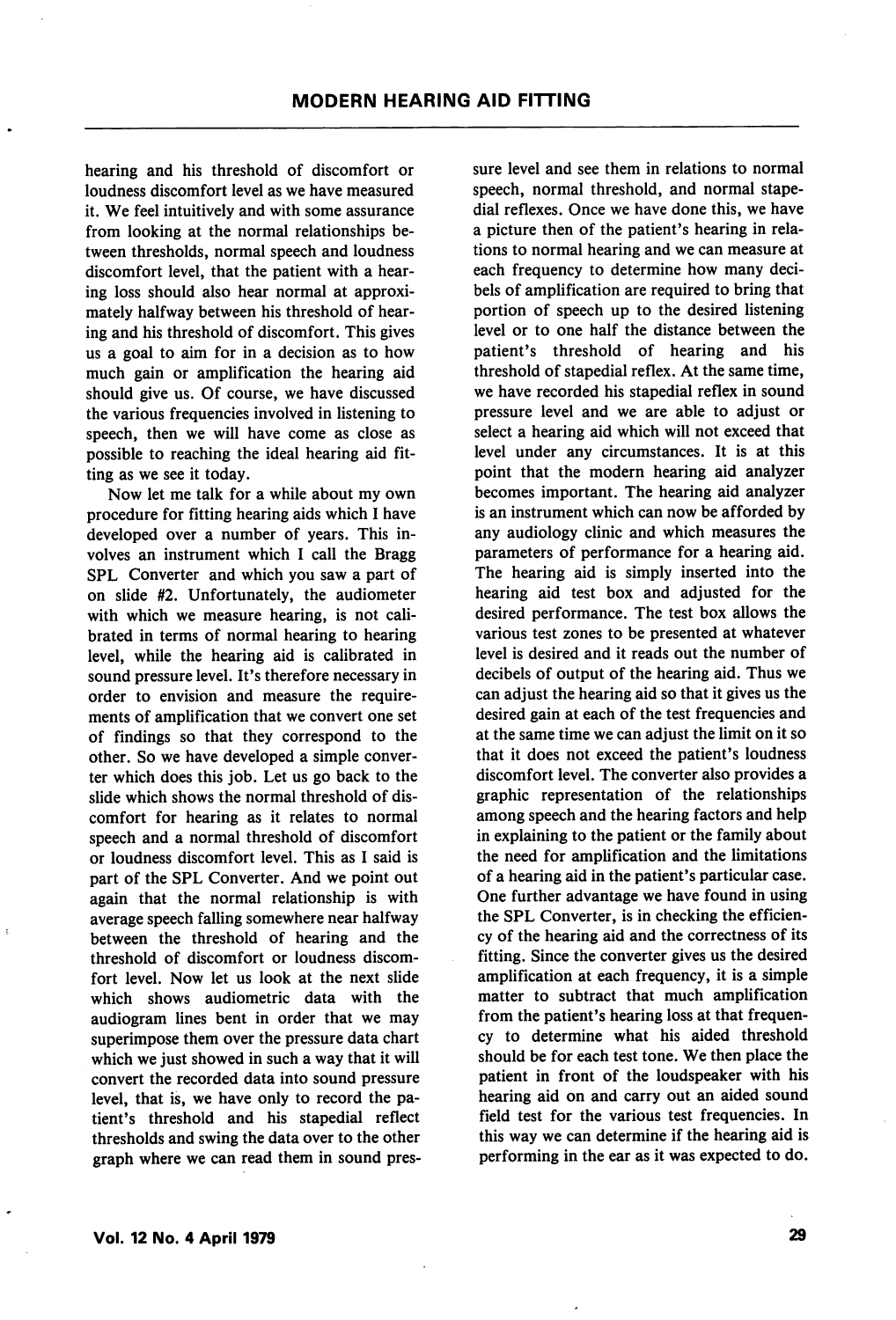For example, if we have determined that the client requires 28 decibels of amplification at 2000 cycles in order to bring 2000 cycles to the effects of allowing the amplification to go beyond the loudness discomfort level of the patient and this rule establishes the maximum power or saturation sound pressure level as it is called in our hearing aids. One third parameter which describes the desired hearing aid is fre quency response which may be established if we establish the required amplification at the various frequencies. So we may say that the hearing aid which should give the patient the best possible hearing for normal speech is the one which will first, never become distressingly loud regardless of the input signal. Secondly, one which will amplify each of the frequency ranges in speech to a level somewhere approx imately halfway between the patient's threshold of hearing and his threshold of discomfort. Of course, other factors such as distortion, comfort of wearing, ease of con trolling, price, and cosmetics, should also be considered.

Now let's look at some of the modern hear ing aids and see what the engineer gives us to work with. The first slide shows the specifica tions for the Norelco type HP 8146 hearing aid. This is a body type aid; that is the patient wears the amplifier and microphone in his pocket or in a strap on his chest and the wire comes up to the ear with a receiver or loud speaker fitting in the ear. Notice that the max imum power output of this hearing aid can be brought up to as much as 140 decibels. For 11 decibels greater than that which we decided was dangerous to the hearing mechanisms, maximum amplification is 92 decibels. Now let's look at the next slide which shows a very powerful behind-the-ear hearing aid and we see that maximum power output in this aid is 137 decibels with gain or maximum amplification up to 67 decibels. From this we can see that even using the behind-the-ear aid; and this is not the most powerful one on the market, we can reach levels which we don't need to reach, that is levels which are dangerous to the struc ture of the hearing mechanism and may result in additional damage to the inner ear. Therefore we are in no need of greater power

than we have at the present time even in the behind-the-ear hearing aid. I may add paren thetically here, that I personally seldom fit the body aid because the behind-the-ear aid is so much smaller and still has as much or more power than I need. I do use the body aid for very small children and for the elder people who may have difficulty with holding and handling the controls of the behind-the-ear hearing aid. But it is my opinion that the behind-the-ear can provide the acoustical responses which we need in almost all cases. The greatest exception is in that case where a blockage or conductive loss impedes passage of sound through to the inner ear and we must overcome that before we can get sound pres sure into the inner ear. The most important aspect of these powerful hearing aids, however, is that they are provided with controllable maximum power so that we are able to utilize as much power as we like but through a screw driver adjustment, we can limit what is avail able to the patient which brings us to the next and perhaps the most important modern development in hearing aids which is the power limiter or the compression circuit or the auto matic gain control. All of these give us various degrees of control over the relationship be tween the amplification and the maximum power output.

Let me explain briefly how compression works. Consider the patient, if you will, who has a hearing loss of 75 decibels and a comfor table listening level of approximately 80 decibels but whose loudness discomfort level is 90 decibels, this patient has a very narrow range of comfortable listening as far as loudness is concerned. At 80 decibels things are comfortable and clear, at 90 decibels they become uncomfortable and distorted. Now when we consider that certain vowel sounds in the English language are as much as 28 decibels louder than consonant sounds, the patient has a great difficulty in listening to amplified speech. That is, if we amplify the consonants enough so that he can hear them at approxi mately 80 decibels or comfortably loud, then the vowel sounds may go as loud as 108 deci bels which greatly exceeds this patient's level of discomfort. Therefore he gets not only uncom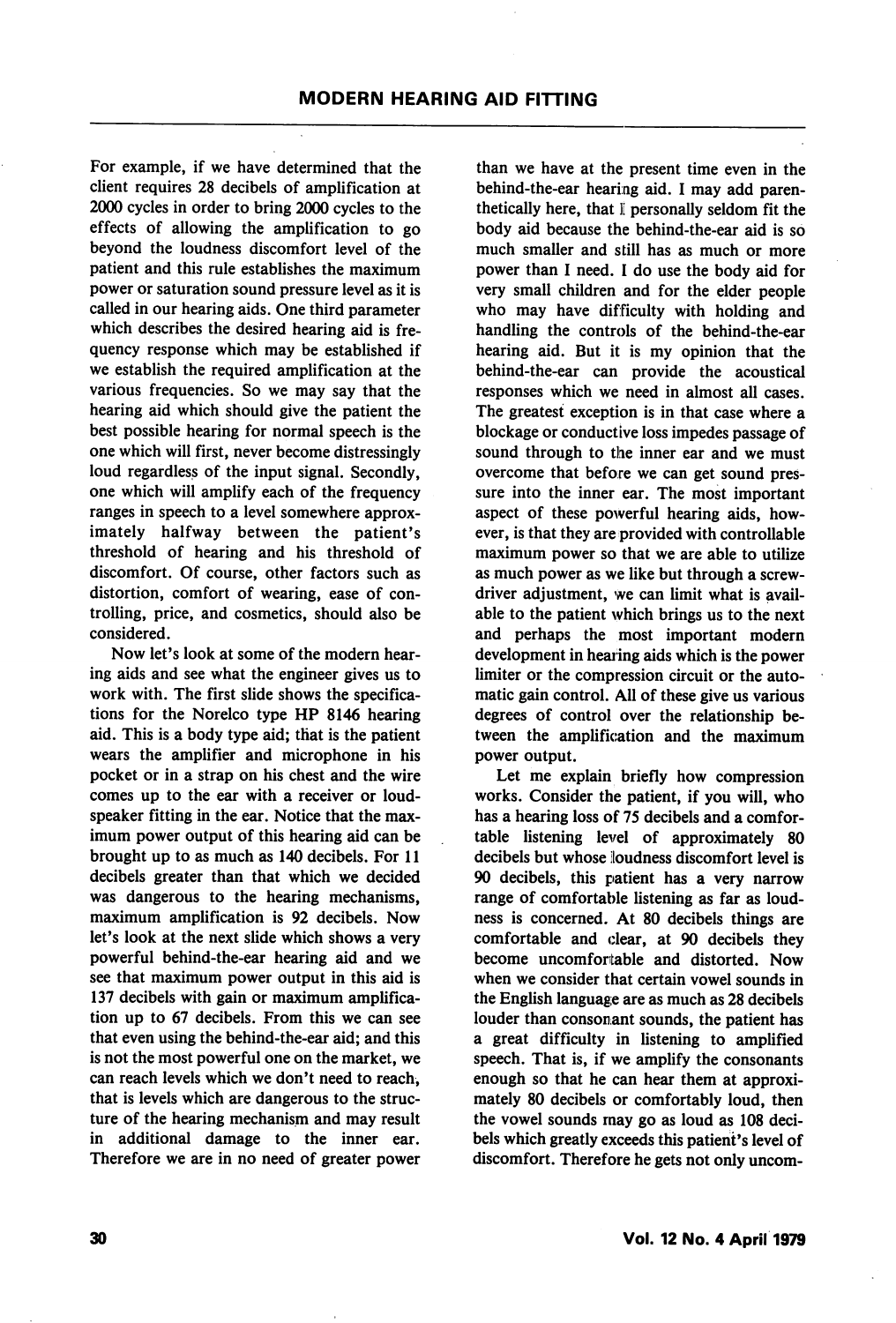fortable listening but the vowel sounds may be so loud even as to drown out the consonant sounds so that he hears but doesn't unders tand. We have all heard of old grandpa who says, "Speak up young man," and when some one talks a little louder he says, "Young man you don't have to yell at me, I can hear fine." By using the proper compression circuit, we are now able to compress that varying sound into grandpa's comfortable listening level. For example, we can give him a hearing aid which will allow him to set the comfortable level with his volume control, then when any louder sound comes into the microphone, the instru ment automatically turns itself down as long as that sound is on in order to keep it within whatever comfortable range we have set. This action takes place within thousands of seconds so that the instrument can literally turn itself down for the louder vowel sounds and back up immediately in time to catch the very weak consonant sounds, thus reversing grandpa's distorted loudness function and returning sounds to their more normal loudness relation ships such as you and I hear.

The next slide depicts how we can take ad vantage of sophisticated hearing aid circuits, that of the Norelco HP 8274 which has a variable compression. Note, on the vertical scale they show various limiter settings from 1 to 5 and across CF settings from 7 down to 2, the CF is the compression factor. That means roughly that once we set a particular level, any sound louder than that is automatically shut down by a ratio of 7 to 1. So that if grandpa sets his hearing aid for comfortable listening then any shout or loud sound which impinges on the microphone instead of being amplified to the same degree as normal speech, will be amplified perhaps only 1/7 as much. You can see that with this information we can adjust the hearing aid for any degree of loudness distortion and lowered loudness discomfort level. For example, take the very center graph which is a limiter setting of 3 and the CF or compression factor setting of 4. This means that the limiter is set with one screwdriver ad justment to 118 decibels if that is the maximum comfortable loudness which the patient can stand or the threshold of the stapedial reflex.

If we have determined that he should be listen ing to normal speech which is 60 decibels at 110 decible level then this setting amplifies 60 decibels to 110 decibels or by a factor of 50 decibels and the maximum input of 90 decibels is only amplified to 118 or by 28 decibels. These controls allow the audiologist to pre scribe a hearing aid which will help the patient who only a few years ago we would simply not have been able to give usable comfortable hearing. Even more sophisticated circuitry on other hearing aids allows the patient to set his own level of maximum power at the same time adjusting the comfort level to suit the par ticular situation in which he finds himself, whether it be the quiet of a doctor's office or the noise of a baseball game or discotheque. Another extremely helpful improvement has been the development of the high frequency emphasis hearing aid. Many many patients as a result of high fevers or certain drugs, such as streptomycin or noise exposure, lose hearing in the critical high frequency areas while re taining normal hearing in the low frequencies. This means that they hear the vowel sounds normally but are unable to hear the consonant sounds and therefore are unable to understand speech. They often say, "I can hear you but I can't understand," especially when there is a noisy background which drowns out high fre quencies more. Until a few years ago and the development of the high frequency emphasis hearing aid, we could not help these patients because in order to amplify the high frequency consonant sounds enough for them to under stand speech, it was necessary that we amplify the low frequencies so that the vowel sounds were either too loud for them to bear or were so loud that they drowned out the much weaker but more important consonant sounds. Now it is possible literally to bring up the con sonant sounds without amplifying the low fre quency vowel sounds at all. This has been made possible through the develoment of specialized circuitry and also through the discovery that we can allow the low frequency sounds to escape without amplification by ven ting the earmold or by leaving the ear open and simply bringing the high frequency sounds in through a piece of tubing from the hearing aid.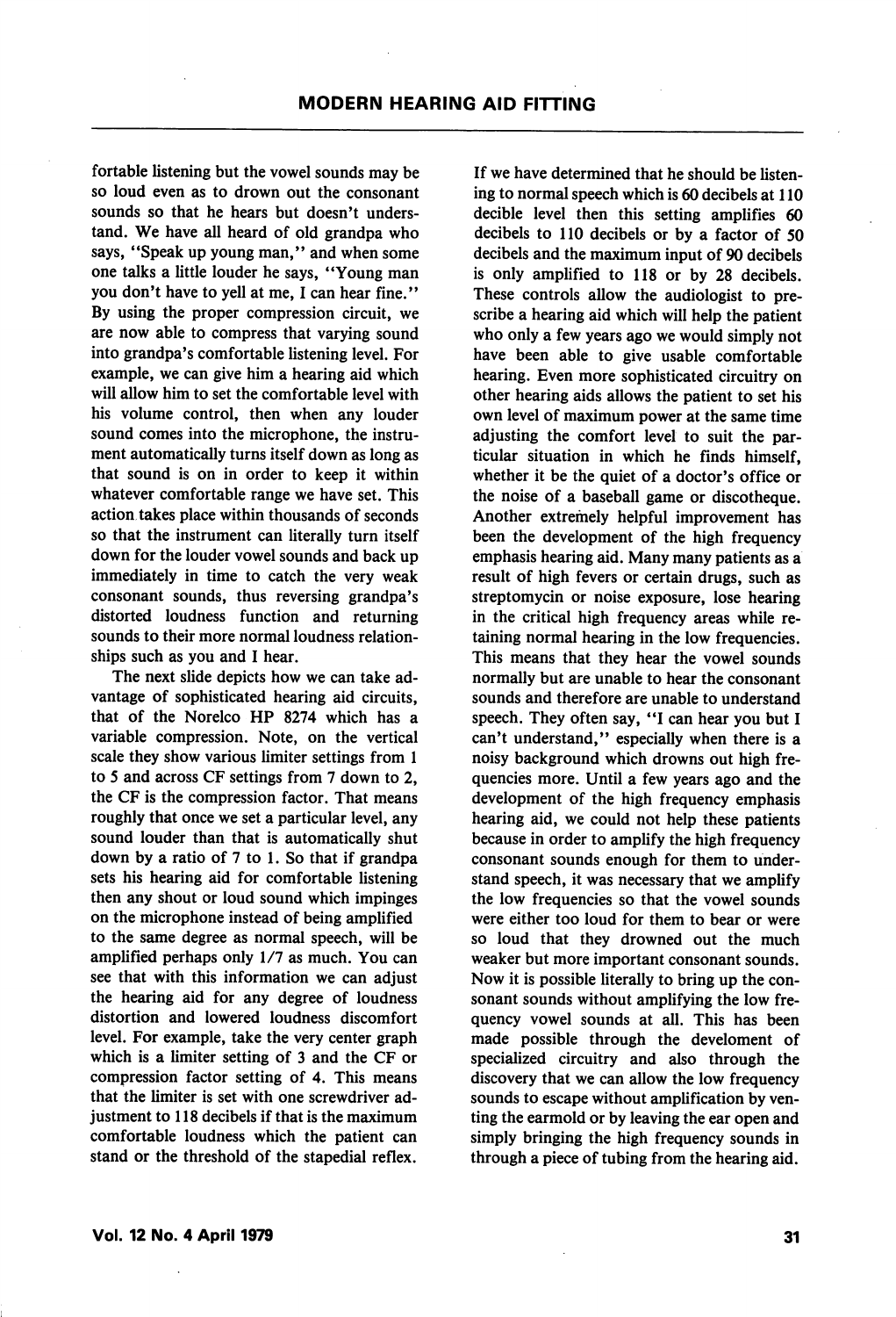The low frequencies being omnidirectional tends to disperse through the opening while the directional high frequency sounds are led directly to the eardrum and amplified. One last development which has been helpful is the directional microphone. The hearing aid with the directional microphone amplifies those sounds which originate in front of the wearer by as much as 30 decibels more than those originated behind. This tends to eliminate the problem which the hearing aid user often has of hearing other sounds more loudly than the voice which he is trying to listen. The overall reduction in background noise may only be on the order of 10 decibels but this is crucial in the case of a sensorineural hearing loss since we know that the hearing loss of this kind causes an extreme problem in listening in background noises. Although a great deal of research needs to be done, we are learning more and more about the advantages of two hearing aids over one and in what instances it is worthwhile to fit two ears.

Now let us talk some more about the selec tion of hearing aids and how they are selected. Most hearing aid dealers and audiologists in one way or another classify hearing aids as mild, moderate, strong, high powered and so forth. Based on the audiogram or the speech threshold then, they classify the patient as either having a mild hearing loss or moderate hearing loss, or severe or profound loss. In most cases the patient with a moderate hearing loss is fitted with a moderately powered hear ing aid, and the person with the severe hearing loss is tested only with the strong or high powered hearing aids. It has been unfortunate that the manufacturer of hearing aids, until recently, has been required to produce a hear ing aid with a fixed relationship between the amount of gain and the amount of maximum power available. For example, a strong hearing aid or one which we would ordinarily use with a severe hearing loss case, would be set with a maximum power of 125 to 130 decibels. This means that the patient with a severe hearing loss of say 70 decibels would be provided with a hearing aid having some 50 decibels of gain and a maximum power of at least 125 decibels. The gain or amplification would be adjustable by the patient through his volume control wheel but the  $125$  to  $130$  decibel maximum power is built into the hearing aid as we discussed before a majority of the patient with this type of hearing loss still cannot tolerate a sound pressure level of more than 90 to 100 decibels. With this hearing aid they would be exposed to as much as 30 or 40 decibels more sound pressure than they could tolerate. If someone shouted close to them, a door was slammed or a truck went by, these are the reasons for distorted hearing aids. The fitter also tries to adjust the frequency response to the user's hearing loss by giving him high fre quency hearing emphasis if his hearing loss is greater there and low frequency emphasis if he has sustained greater loss in the low tones. It may be stated unequivocally that there is no direct and necessary relationship between the threshold audiogram and the hearing aid specifications. The best amplification depends on the relationship between the incoming speech and the patient's own desired listening level which in turn depends most directly upon his level of discomfort. Simply stated, we must raise normal speech to a comfortable listening level for the patient without allowing even loud speech or extraneous loud noises to exceed the level of discomfort.

If we can reach these goals for all of the desired listening levels and we have learned that he has a 38 decibel hearing loss, then we would expect for him to have an aided thresh old of 10 decibels by testing him in the sound field and recording the aided threshold, we can determine whether the hearing aid is providing too much or too little amplification at that fre quency and that all the other frequencies we can then adjust the hearing aid or select a new one which performs better in that regard. The most satisfactory fitting will be accomplished with the hearing aid which most nearly achieves the desired listening level and at the same time which under no circumstances ex ceeds the loudness discomfort level for the patient.

And now I believe that my time is up. I would like to thank you for your attention. If there are further questions, I would be glad to talk after the sessions and I would like to point